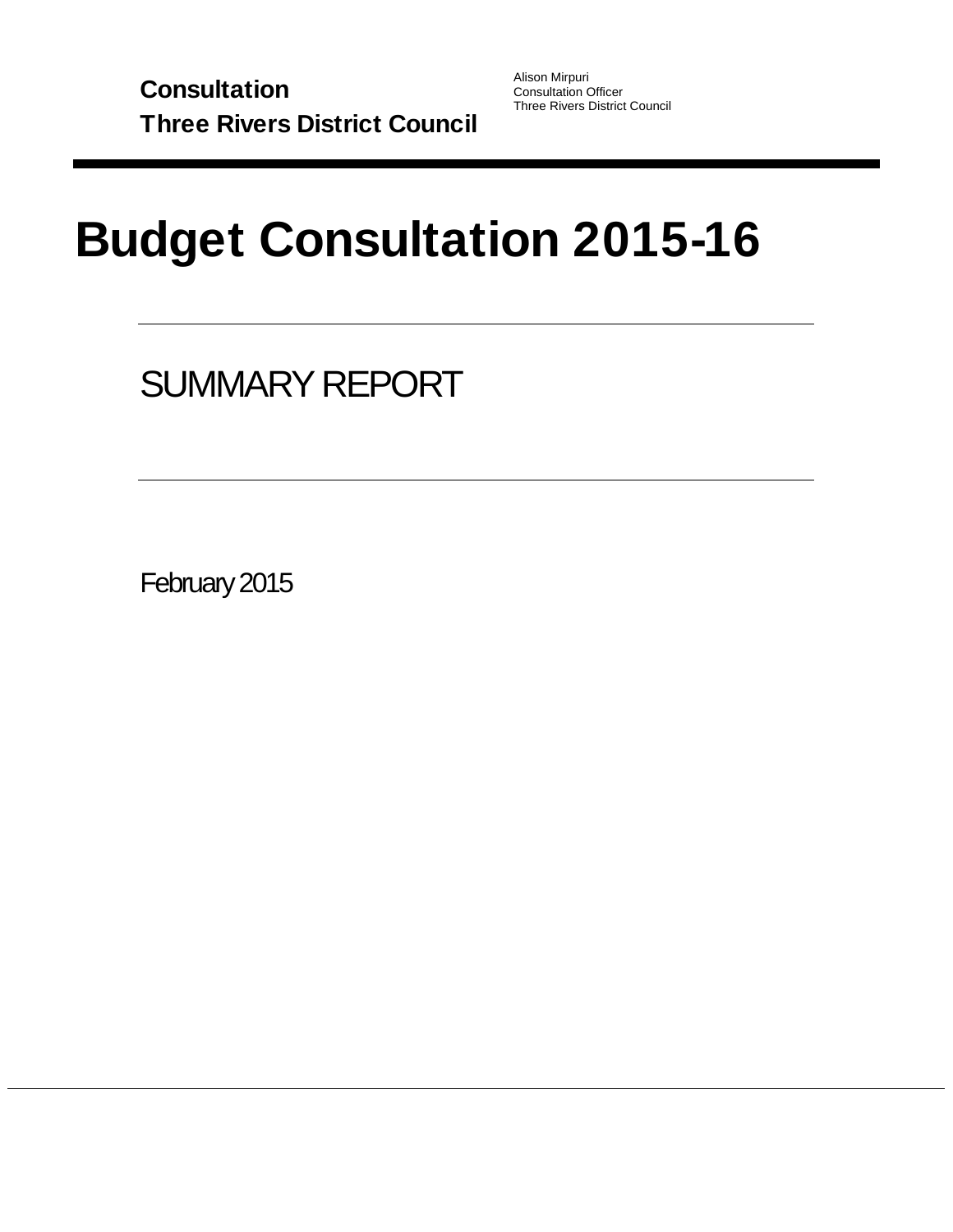# **Background**

Three Rivers District Council is currently reviewing its budget for 2015/16. Due to reductions in Central Government grant, the Council is looking to make savings of £1.2 million over the next two years from its annual expenditure. This means that the Council has to either reduce its services or the quality of them, and/or increase charges.

In order to inform the budget review process, the Council launched a budget consultation.

#### **Objectives**

The key objectives of the consultation were as follows:

- To ascertain residents' key service priorities
- To understand the level of commitment residents have to off setting budget cuts with income generation schemes such as increasing council tax and paying for garden waste collection

### **Methodology**

An on-line survey (driven by Survey Monkey) was launched on  $19<sup>th</sup>$  December 2014 and closed on  $9<sup>th</sup>$  February 2015. It was placed on the front page of Three Rivers District Council's website, within the news item section. The survey was widely publicised via posters in key establishments in the district (eg doctors, dentists, libraries) and press releases were launched. Emails were sent out to the Three Rivers mailing list, and Members also contributed to this email process. Social media statements were also posted. In order to ensure that the residents without internet access could also have a voice, paper surveys were distributed to many organisations who have contact with older people. Younger people, who tend to be under-represented in surveys of this kind, were targeted through links that the Council's leisure and partnerships team have fostered.

Despite wide marketing, the respondent profile is skewed towards the older age groups. With this in mind, results were 'broken down' into 2 age bands, in order to see if there were significant differences in the view points of the younger versus the older age groups. Income bracket bands were also applied, as it was deemed that this analysis would also be insightful.

335 respondents completed the survey.

|                                                                          | Survey profile             | <b>Three Rivers Profile</b> |
|--------------------------------------------------------------------------|----------------------------|-----------------------------|
| $16 - 24$ years<br>$25 - 44$ years<br>$45 - 64$ years<br>$65 - 74$ years | $2\%$<br>18%<br>41%<br>24% | 12%<br>33%<br>34%<br>10%    |
|                                                                          |                            |                             |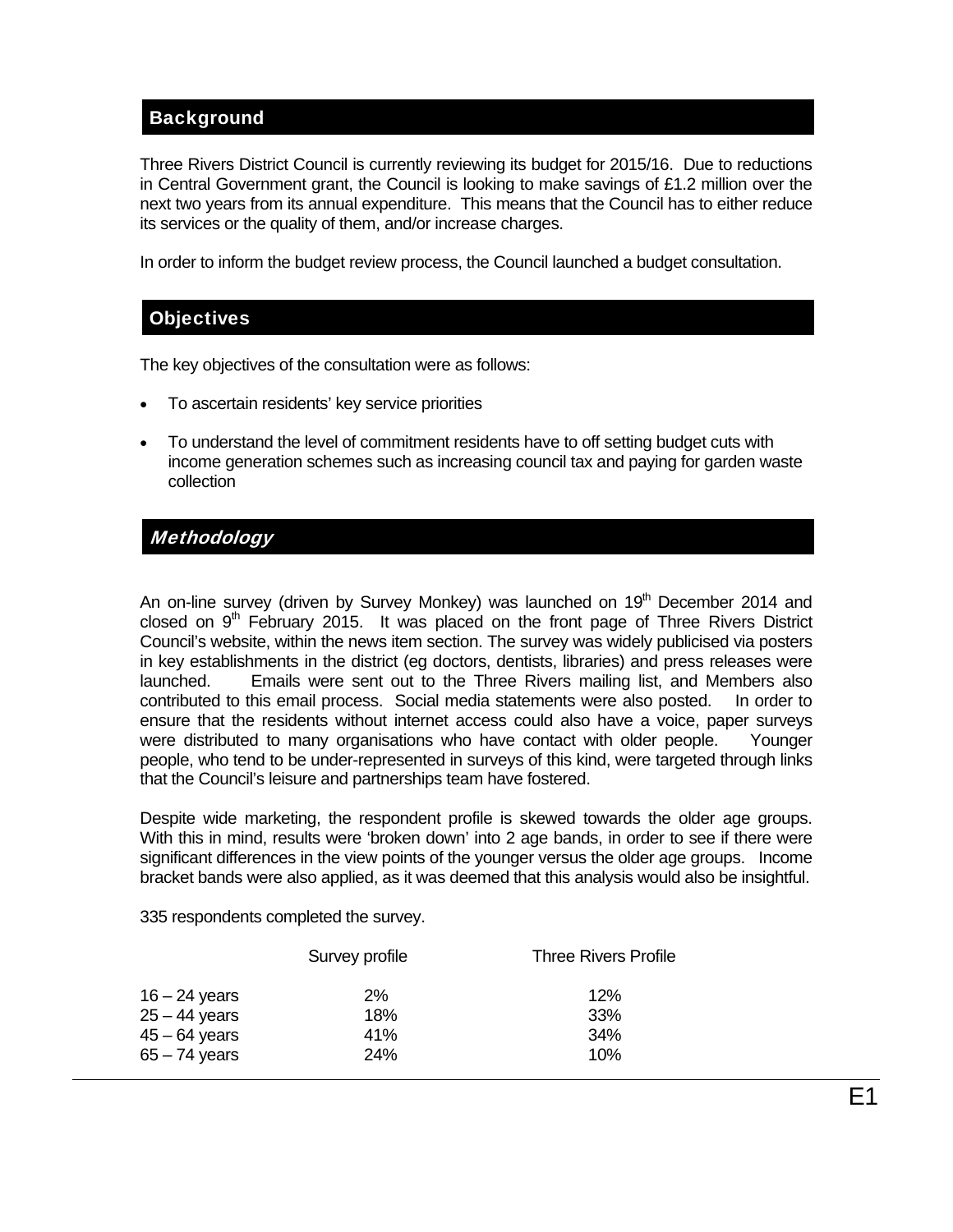# Results

#### **Service protection**

Detailed below is a ranking of services that respondents **wish to protect** in light of the reduction in Central Government funding to councils. **Refuse/recycling, community safety, planning policy (eg protecting green belt) and leisure** are the top services ear marked for protection by respondents.

Highlighted in grey are the groups of respondents who **'over index'** on certain measures. It can be seen that respondents **under 44 years** (who are **underrepresented in the survey**, as mentioned in the methodology above) score significantly **higher than the average** on requesting that **youth facilities and activities** are protected. This younger age bracket (**under 44 years**) also over index regarding protecting **grants to local organisations**.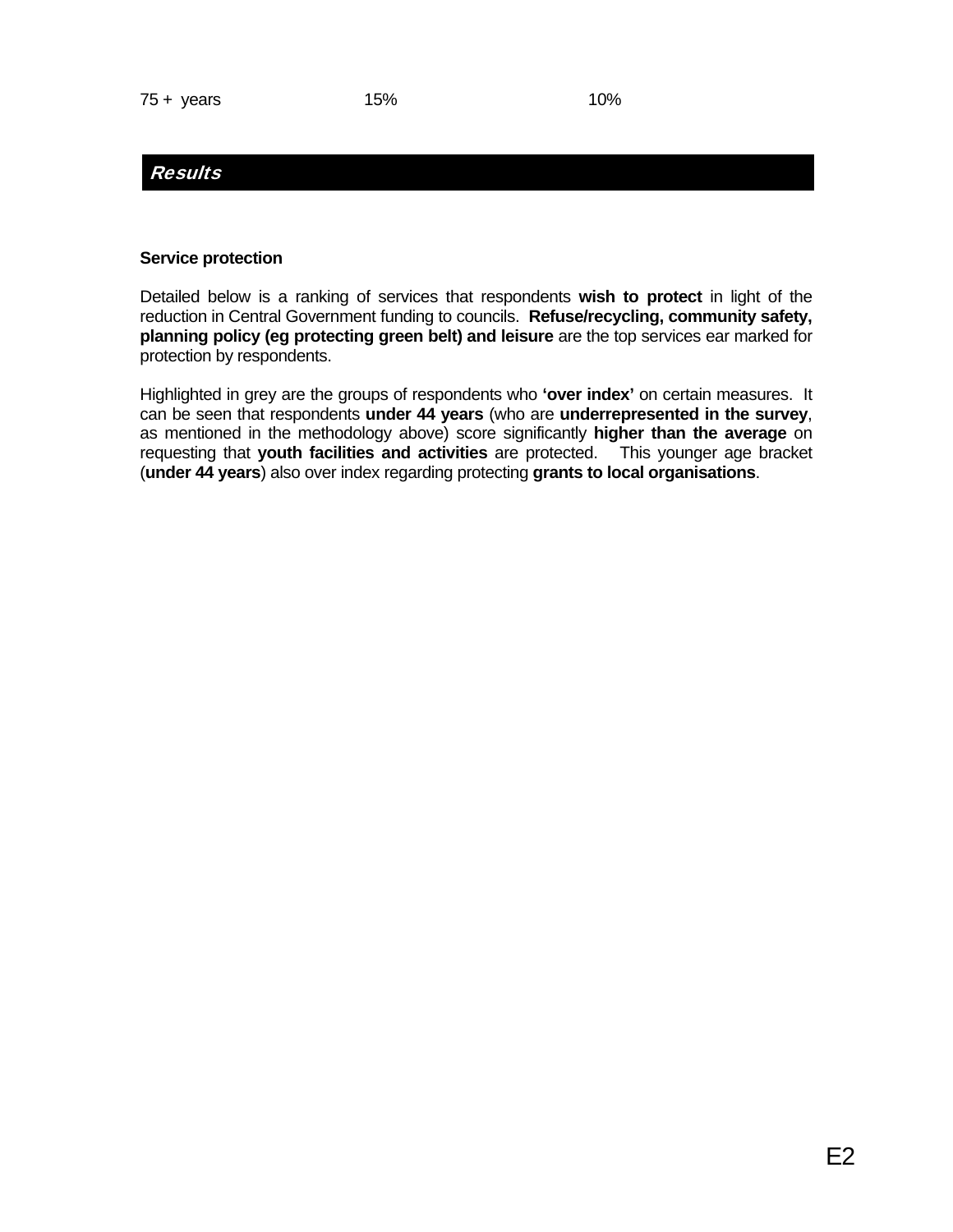#### **SERVICE FUNDING CUT PROPOSALS**

**The percentage of respondents who DO NOT want each service stated to be cut\*** 

|                                                                                                                | <b>ALL</b> | <b>AGE</b>  |        | <b>HOUSEHOLD</b><br><b>GROSS INCOME</b> |         |
|----------------------------------------------------------------------------------------------------------------|------------|-------------|--------|-----------------------------------------|---------|
|                                                                                                                |            | Up to<br>44 | $45 +$ | Up to                                   | £36,400 |
|                                                                                                                |            | years       | years  | £36,399                                 | ٠       |
| <b>Respondent numbers</b>                                                                                      | 334        | 63          | 260    | 97                                      | 103     |
| Rubbish collections and litter clearing                                                                        | 87%        | 81%         | 89%    | 89%                                     | 87%     |
| Recycling                                                                                                      | 74%        | 74%         | 75%    | 79%                                     | 77%     |
| Tackling anti-social behaviour                                                                                 | 73%        | 79%         | 72%    | 78%                                     | 71%     |
| Providing Police Community Support Officers (PCSOs)                                                            | 70%        | 73%         | 69%    | 68%                                     | 69%     |
| Planning policy eg protecting the green belt                                                                   | 69%        | 63%         | 70%    | 64%                                     | 70%     |
| Preventing, removing and investigating fly tipping                                                             | 68%        | 63%         | 69%    | 65%                                     | 71%     |
| Enforcing hygiene and safety standards                                                                         | 63%        | 61%         | 64%    | 58%                                     | 56%     |
| Parks and play areas                                                                                           | 58%        | 69%         | 55%    | 58%                                     | 57%     |
| Providing youth facilities and activities                                                                      | 56%        | 74%         | 52%    | 51%                                     | 61%     |
| Providing leisure services/sports activities                                                                   | 54%        | 65%         | 53%    | 51%                                     | 57%     |
| Providing housing advice and responding to homelessness                                                        | 52%        | 52%         | 51%    | 52%                                     | 51%     |
| <b>Building control</b>                                                                                        | 51%        | 48%         | 51%    | 48%                                     | 51%     |
| Environmental improvement - eg nature reserves                                                                 | 50%        | 56%         | 48%    | 48%                                     | 51%     |
| Planning applications                                                                                          | 47%        | 44%         | 47%    | 39%                                     | 47%     |
| Improving local shopping areas and town centres                                                                | 44%        | 50%         | 43%    | 43%                                     | 45%     |
| Tree preservations                                                                                             | 43%        | 43%         | 43%    | 44%                                     | 45%     |
| Efficiency in providing benefits to local people                                                               | 43%        | 43%         | 43%    | 46%                                     | 49%     |
| Removing graffiti                                                                                              | 41%        | 35%         | 42%    | 40%                                     | 44%     |
| Investigating and removing abandoned vehicles                                                                  | 41%        | 36%         | 41%    | 35%                                     | 43%     |
| Monitoring and investigating noise/pollution                                                                   | 39%        | 37%         | 39%    | 30%                                     | 36%     |
| Providing holiday play schemes for children                                                                    | 38%        | 50%         | 35%    | 39%                                     | 33%     |
| Investigating nuisance animal complaints                                                                       | 32%        | 33%         | 32%    | 29%                                     | 26%     |
| Grants to local organisations                                                                                  | 28%        | 49%         | 24%    | 31%                                     | 29%     |
| Providing cultural services eg arts workshops/Watersmeet<br>Reducing CO2 emissions eg insulation grants/energy | 27%        | 34%         | 26%    | 22%                                     | 36%     |
| efficiency schemes                                                                                             | 27%        | 32%         | 25%    | 25%                                     | 28%     |

**\*Figures represent the percentage of respondents scoring 1 or 2 on a scale which ranges from 1: 'do not cut' through to 5: 'make significant cuts'** 

**\*\*Shaded sections highlight significantly different scores compared to the total sample (at a 95% confidence level)**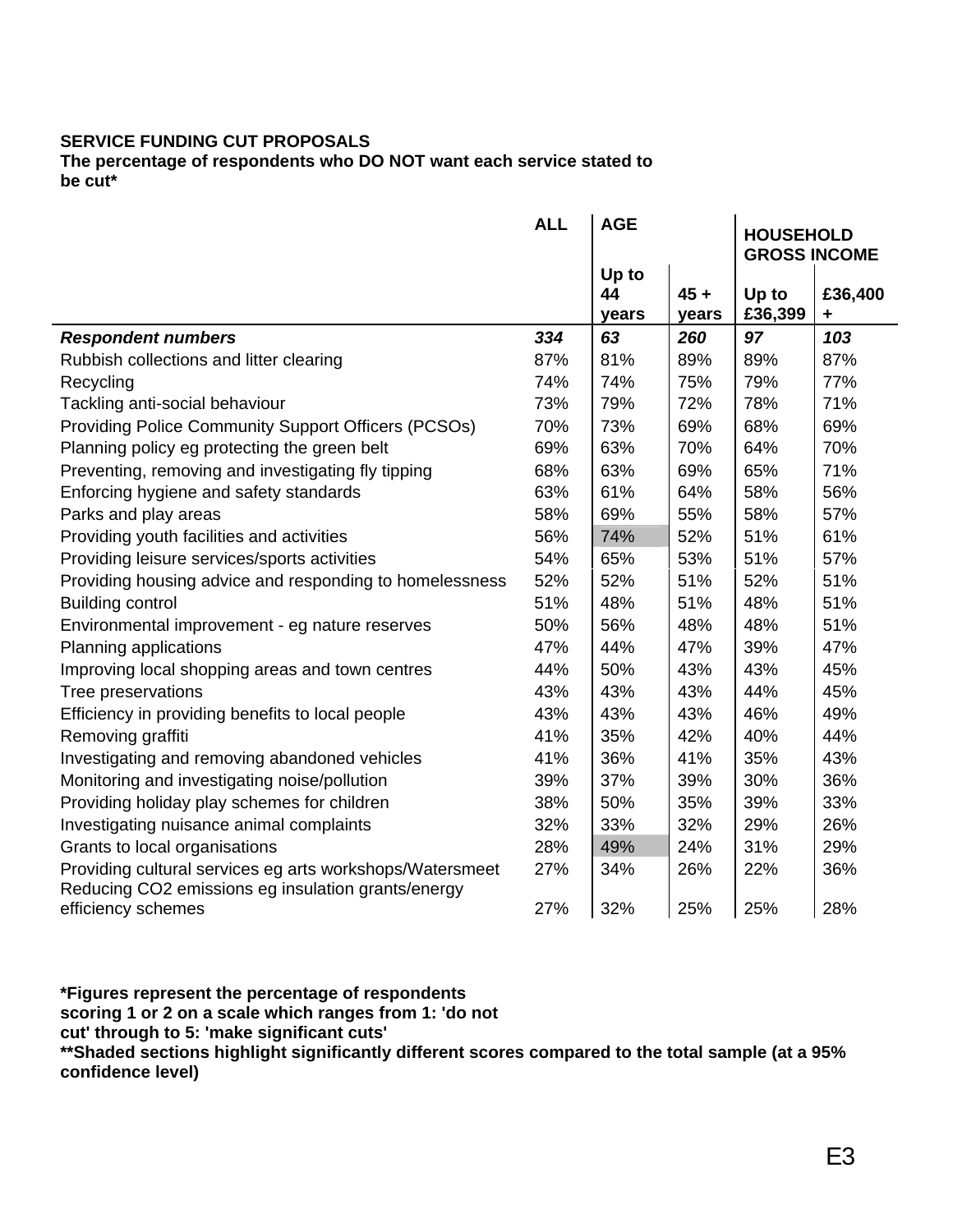#### **Proposed cuts**

Detailed below are the **services that attracted less than 50%** of respondents rating them as **'do not cut'** (scores of 1 or 2 on the scale, where 1 is 'do not cut' and 5 is make significant cuts').

The figures below show **the percentage of respondents that stated that they DID** want to see the **service cut** (scores of 4 or 5 on the scale, where 1 is 'do not cut' and 5 is make significant cuts').

**Cultural services and CO2 emissions** attracted a majority (51% and 50% respectively) stating they **do** want cuts to the Council's budget in these areas. All other services attract less than 50% of the respondents, with the rest of the respondents scoring '3', the middle point between 'do not cut' and 'cut'.

#### **SERVICE FUNDING CUT PROPOSALS**

**The percentage of respondents who DO want each service stated to be cut\*** 

|                                                                       | <b>ALL</b> |
|-----------------------------------------------------------------------|------------|
| <b>Respondent numbers</b>                                             | 334        |
| Providing cultural services eg arts workshops/Watersmeet              | 51%        |
| Reducing CO2 emissions eg insulation grants/energy efficiency schemes | 50%        |
| Grants to local organisations                                         | 47%        |
| Providing holiday play schemes for children                           | 43%        |
| Tree preservations                                                    | 33%        |
| Investigating nuisance animal complaints                              | 33%        |
| Efficiency in providing benefits to local people                      | 29%        |
| Removing graffiti                                                     | 27%        |
| Monitoring and investigating noise/pollution                          | 27%        |
| Improving local shopping areas and town centres                       | 26%        |
| Investigating and removing abandoned vehicles                         | 24%        |
| Planning applications                                                 | 21%        |

**\*Figures represent the percentage of respondents scoring 4 or 5 on a scale which ranges from 1: 'do not cut' through to 5: 'make significant cuts'**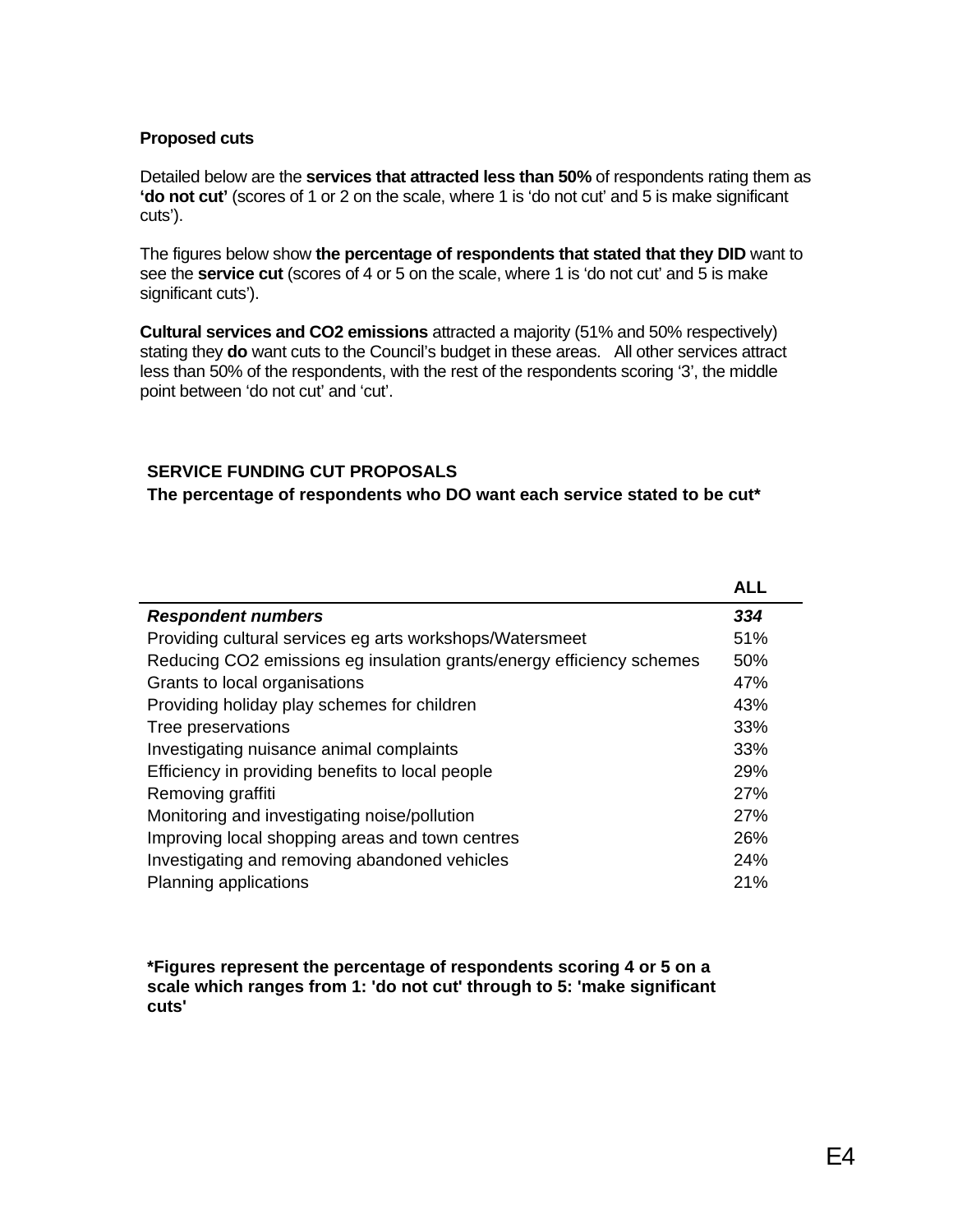#### **Income generators**

Respondents were asked whether, in order to minimise service reductions, they would be prepared to pay/pay more for various services and for council tax. Although **no proposal attracted a majority of respondents in favour of it**, **garage rents** attracted the highest levels of acceptance of increase payments (39% in favour), followed by town centre parking (30%).

#### **INCOME GENERATORS PROPOSALS**

#### **The percentage of respondents who are happy to be pay more for each service\***

|                              | <b>ALL</b> | <b>AGE</b>           |                 | <b>HOUSEHOLD</b><br><b>GROSS INCOME</b> |              |  |
|------------------------------|------------|----------------------|-----------------|-----------------------------------------|--------------|--|
|                              |            | Up to<br>44<br>years | $45 +$<br>years | Up to<br>£36,399                        | £36,400<br>٠ |  |
| <b>Respondent numbers</b>    | 331        | 64                   | 257             | 96                                      | 103          |  |
| Garage rents                 | 39%        | 39%                  | 40%             | 39%                                     | 45%          |  |
| Town centre parking          | 30%        | 28%                  | 31%             | 31%                                     | 37%          |  |
| Parking in parks/open spaces | 29%        | <b>27%</b>           | 31%             | 32%                                     | 37%          |  |
| Council tax                  | 28%        | 25%                  | 28%             | 24%                                     | 38%          |  |
| Garden waste collection      | 26%        | 27%                  | 26%             | 24%                                     | 36%          |  |

**\*Figures represent the percentage of respondents scoring 1 or 2 on a scale which ranges from 1: 'happy to pay more' through to 5: 'would not pay more'**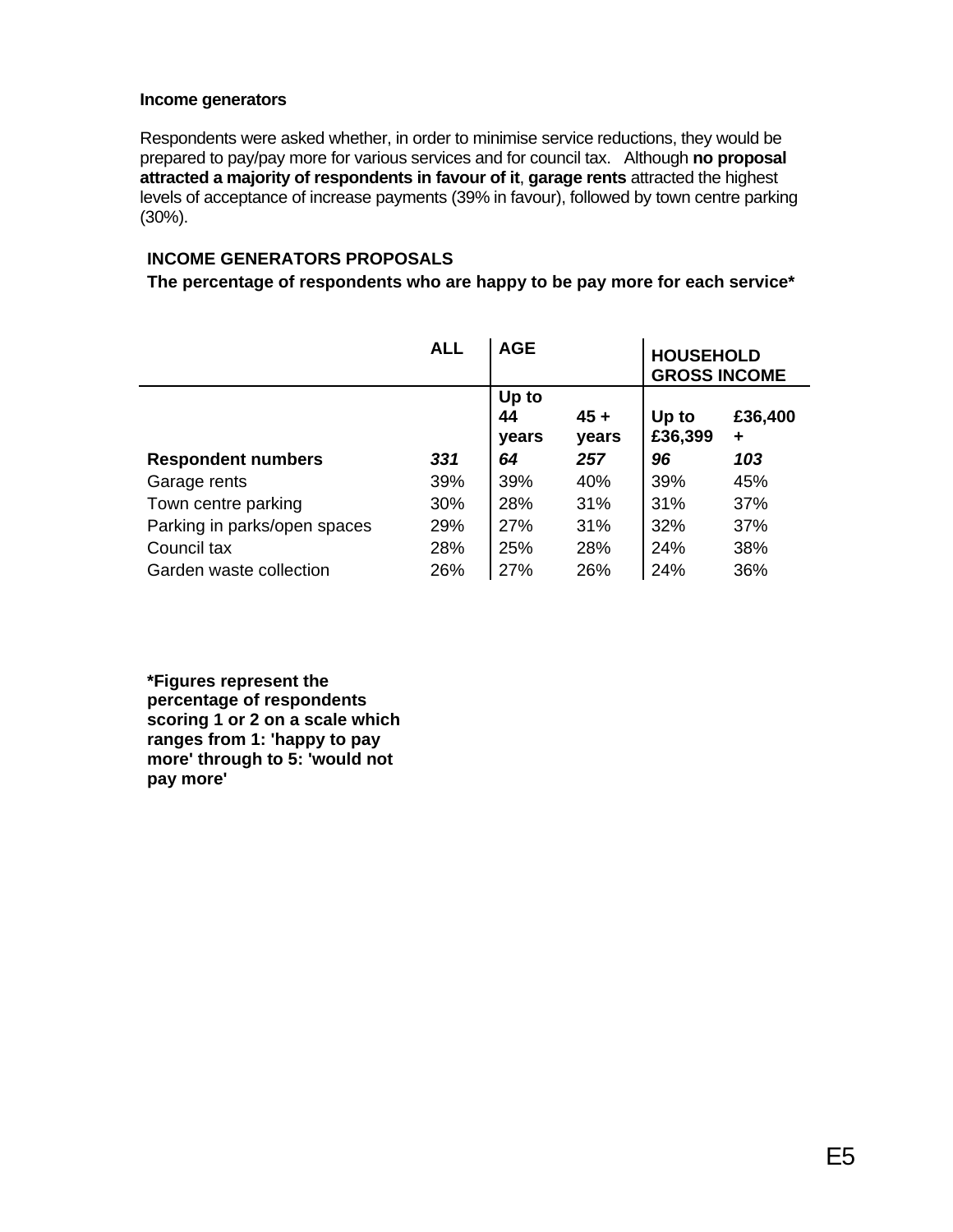#### **Supportive comments**

Respondents were invited to comment on the ratings they had provided. Some key themes emerged, as detailed below, which shed light and expand upon the ratings detailed above:

Services requiring protection

*Leisure* 

"Youth services have been decimated up and down the country. I would hate to see this repeated in Three Rivers as it is short sighted and leads to many costly provisions and resources further down the line if young people are not offered the support they need at such a crucial stage of their life "

The services provided for young people are great in this area, especially Baldwins Lane"

"Holiday play schemes should not be reduced. These schemes provide essential care for working families are well run and also provide enjoyment and variety for children "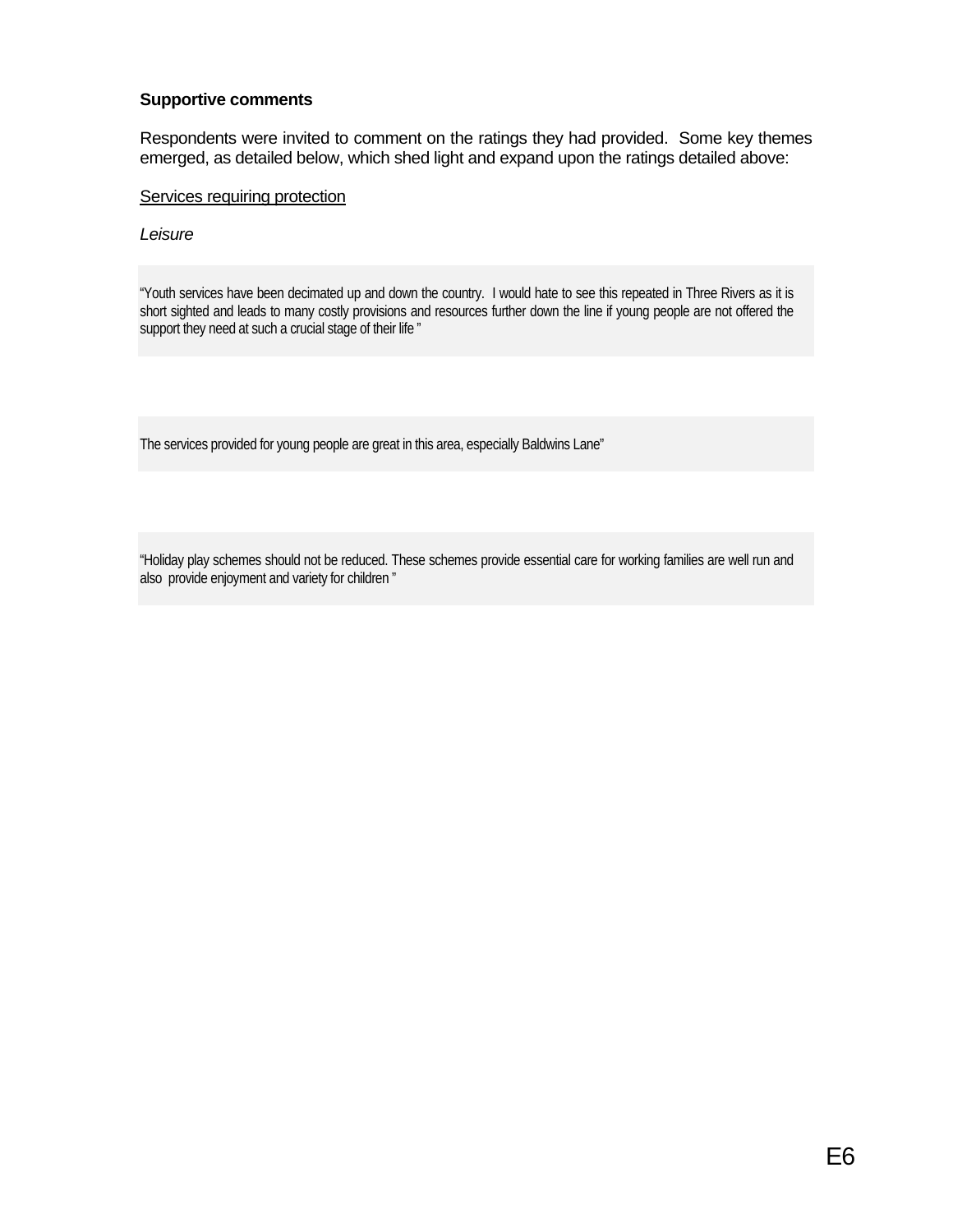#### Service cuts

#### *Leisure*

"There are many affordable private leisure facilities and the Council does not need to provide more Cultural activities should be self supporting or supported by the charitable/voluntary sector"

"You could save £100,000 by scrapping the playground idea. Do not build a playground on Chorleywood Common "

"The common is one giant playground"

"The Sir James Altham pool has the most important qualities spot on and needs no improvement – excellent water quality and good staff. Instead of rebuilding the pool, why not refurbish it for now? The ladies changing facilities are quite dire.

#### *Reducing CO2 emissions*

"Reducing CO2 emissions, whilst this is important there is lots of alternative funding available from energy suppliers"

#### *Divert services to volunteers*

"I've often thought a Pensioners Work Force could do wonderful work eg cleaning road signs, litter collection and acting as drivers for PCSO<sub>S"</sub>

"Use community service orders for some graffiti removal"

#### *Divert services to parish councils*

"A number of services could and should be delegated down to Parish Council level. "

#### *Democratic services*

" Adopt all out 4 yearly elections"

#### *Communication*

"Scrap council newsletters delivered to all homes"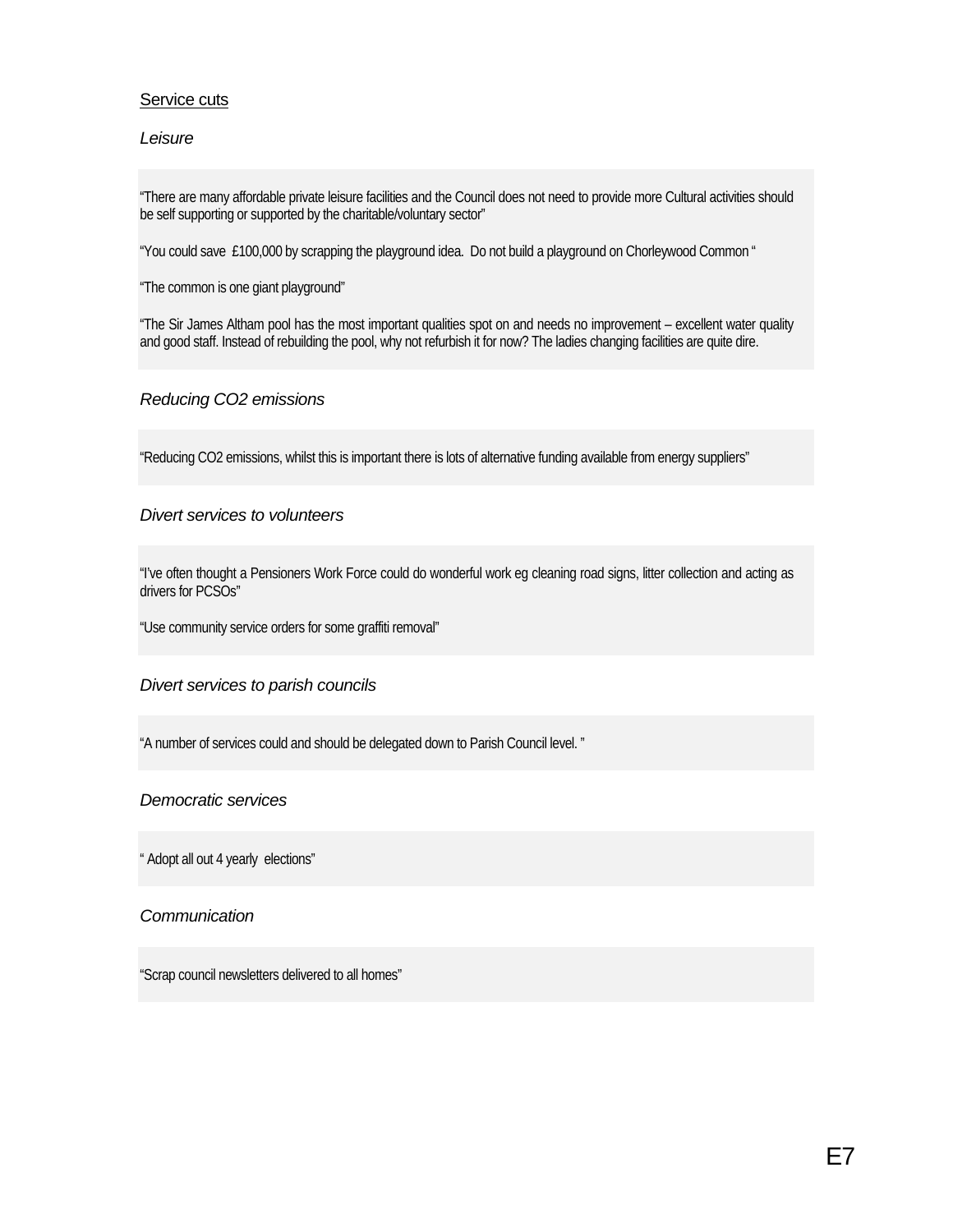#### Income generators

#### *Tax*

"Properly progressive property taxes would enable a relatively wealthy area, like ours, to maintain and improve its services"

Multiple occupancy properties to contribute more"

"I am at a loss as to why losing Government Funding is such an issue. There are far more residents when compared to 24 months ago, therefore more income available for services"

#### *Leisure*

"Charge slightly more for council run play schemes as these are very cheap compared to other equivalent forms of childcare"

#### *Dog mess fines*

"If someone were actually fined £1000 it would prevent others from leaving their dog's mess around for people to walk in"

"Why should we pay for [free dog bags]? If it is supposed to stop dog mess being left on the pavement it is not working. You should charge for them the same as you do for nappy bags"

#### *Parking*

"If you charge more for town parking people will not go. Shops will close and TRDC will have less revenue"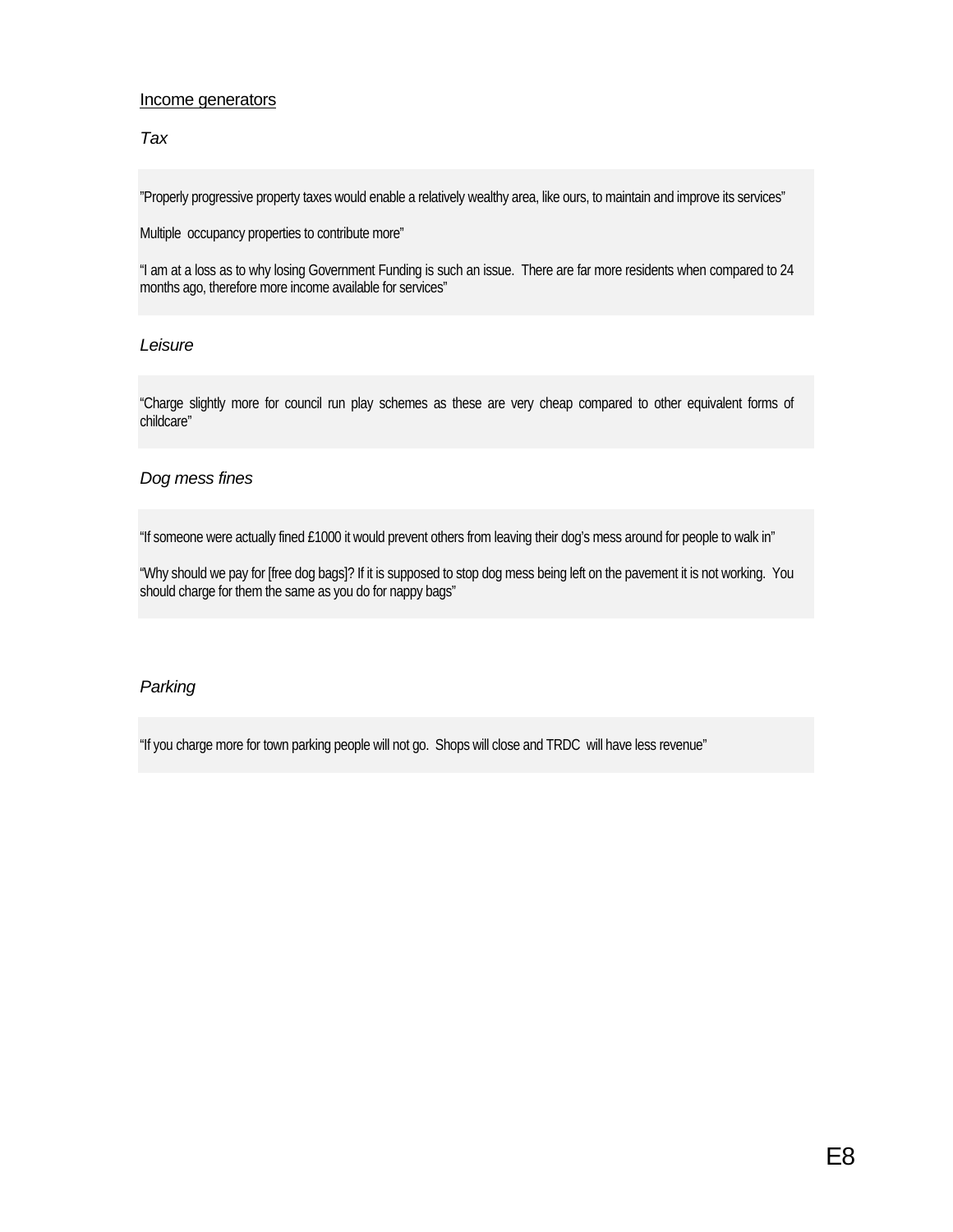# Recommendations

- **Prioritise** the following services for funding protection:
	- o **Refuse/recycling**
	- o **Community safety**
	- o **Planning policy (eg protecting green belt)**
	- o **Leisure**.
- **Review the funding provision for cultural services** and **C02 emission reduction** take heed of the fact that these services are **still considered important** by residents, but that they believe the Council should be **relieved of some of its responsibility** for this (either by **other funding streams** or by **self funding schemes**).
- Further **proactive cost saving proposals** were suggested by respondents including:
	- o **Renovation rather than rebuild** for **Sir James Altham pool**
	- o Scrapping **Chorleywood playground proposal**
	- o **Delegating** some services to **parishes**
	- o **Enlisting more volunteers** (eg at Watersmeet, street cleaning etc)
	- o Scrapping the **newsletter to households**
	- o Adopting **4 year all out elections**
- No income generation scheme proved popular with residents and none attracted a majority, although alternative proposals were proactively put forward by some respondents
	- o A review of property tax (including wealth and multiple occupancy)
	- o Charging more for leisure services
	- o Dog mess fines properly overseen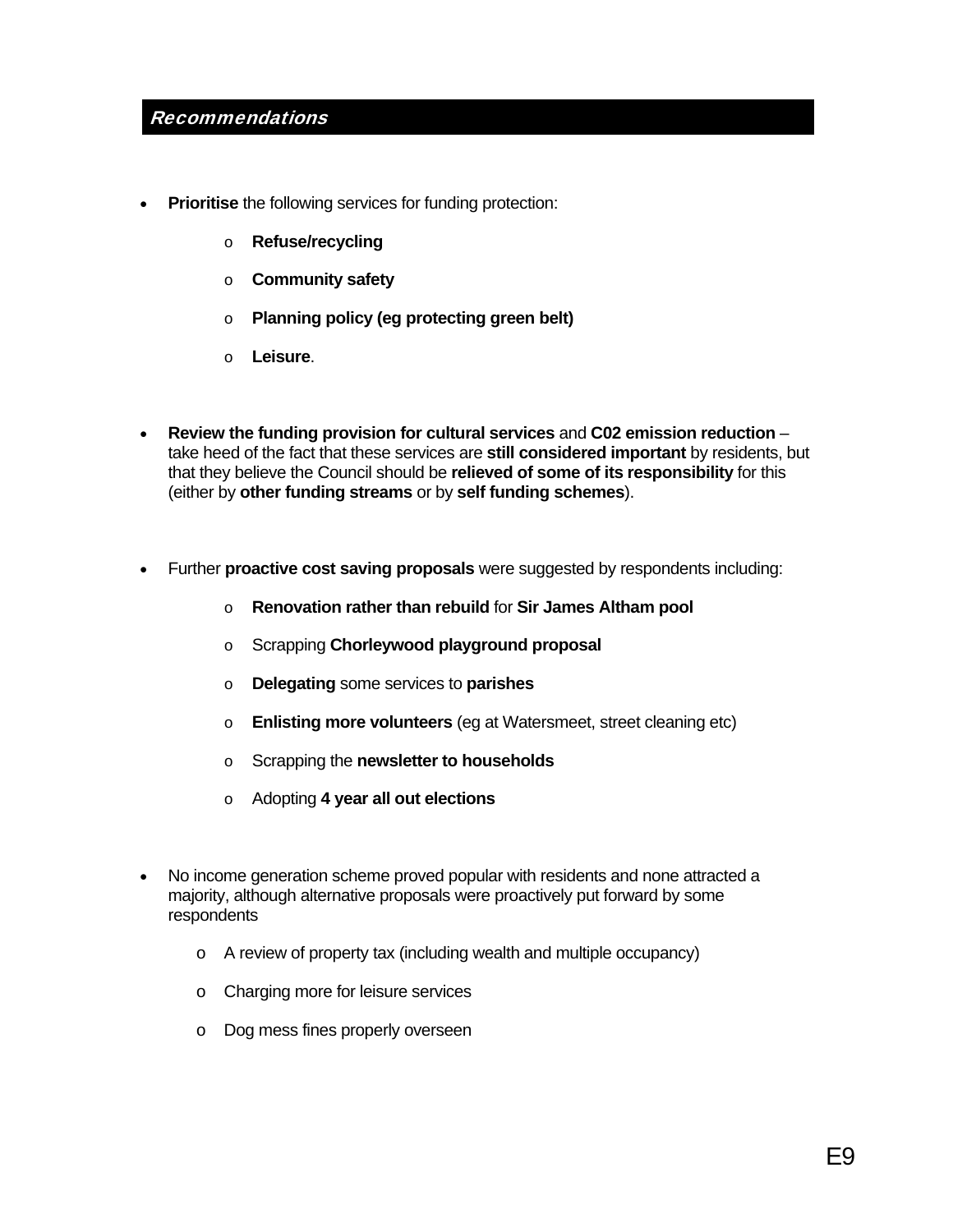# Profile of respondents

Respondents are split almost exactly down the middle on gender – 49.8% are male and 50.2% are female. The majority of respondents were white British (89%), with a further 3% white Irish, 3 % were mixed race, 2 % were Chinese and less than 1% were black. A fifth of respondents (19%) stated that their day-to-day activities were limited because of health problems or disability.

Detailed below are charts displaying further profile information gathered.



Q6 Where do you live?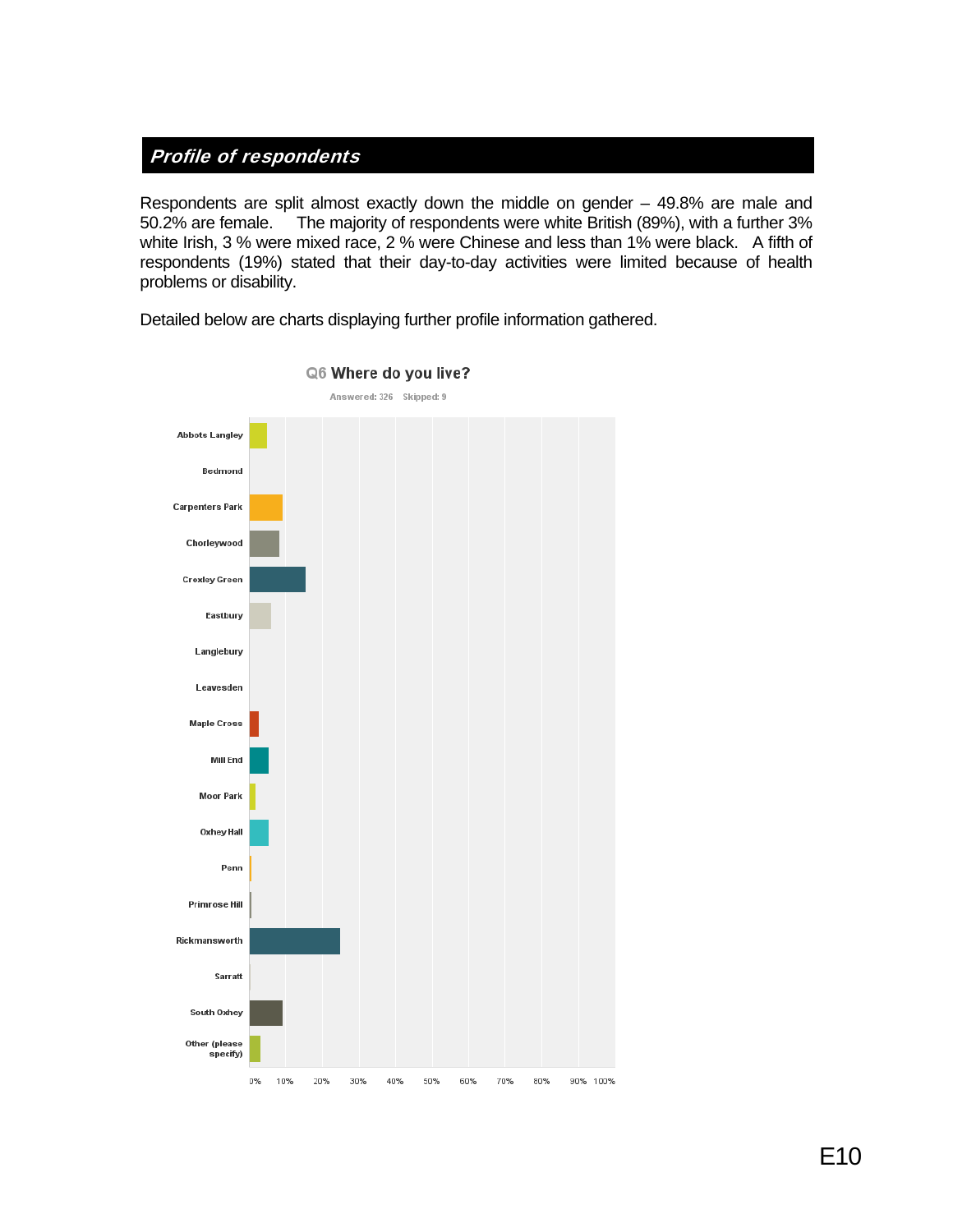# Q8 Are you currently employed, self employed, retired or otherwise not in paid work?